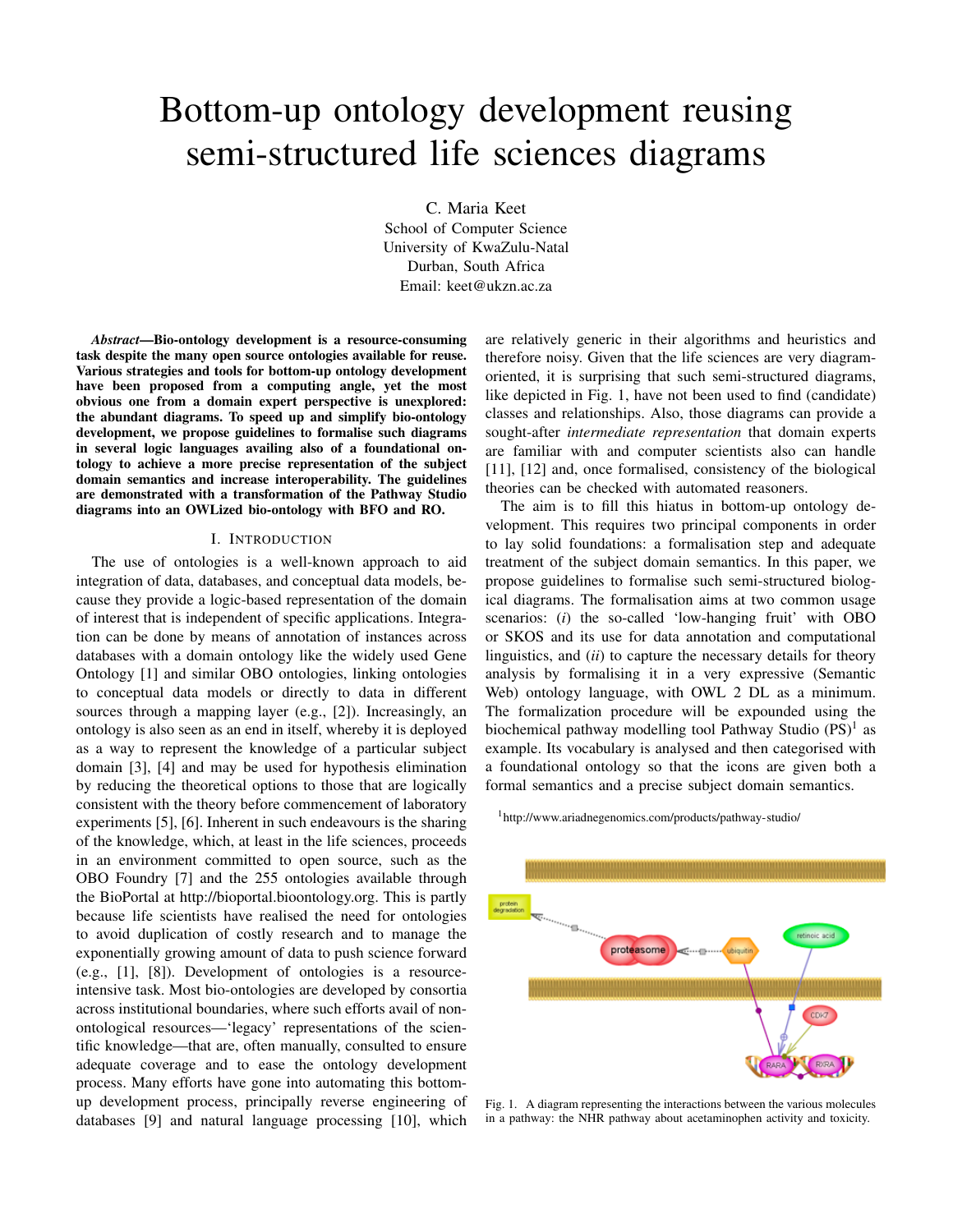#### II. HOW TO FORMALISE IT?

To the best of our knowledge, only one study is similar in spirit to the one proposed here [3], which is, however, with a much simpler graphical modelling tool and it does not provide a structured approach toward formalisation. At the other end of the spectrum, there are methodologies for ontology development, such as METHONTOLOGY [11], the NeON methodology [13], and OntoSpec [14], where the former two mention non-ontological resource reuse, but they do not elaborate on how exactly this is to be carried out. OntoSpec focuses on formalising subject domain knowledge in detail and is informed by DOLCE and OntoClean, but does not include non-ontological resources. The OBO Foundry [7] has a set of resources and principles, but no method other than the cumbersome manual examination of scientific literature [4]. The extensions required to cater for bottom-up development with bio-diagrams are the selection process of non-ontological resources, and, moreover, how to formalize it whilst being faithful to the subject domain semantics. The latter comprises choosing a language, which depends mainly on the purpose of the ontology and what reasoning services are required [15], and choosing a foundational ontology. We will assess the formalization step first, touch upon ontology reuse, and subsequently structure them into guidelines.

# *A. Formalization in different languages*

The first aspect is to choose a suitable logic-based language to formalise the icons in the biological diagrams. Current usage of bio-ontologies fall broadly into two categories: annotation of resources, such as data in databases and text in scientific literature, and scientific ontologies representing the knowledge of a subject domain. The former requires support for navigation, queries to retrieve a simple class in the hierarchy, and scalability; hence, a language with low expressiveness suffices, such as the Open Biological and biomedical Ontologies' obo-format (a directed acyclic graph), the W3C standardised SKOS language [16] (essentially RDF), or perhaps the W3C standardised OWL 2 EL profile [17]. Scientific ontologies require very expressive languages to represent fine-grained distinctions between the entities and reasoning services such as satisfiability of the ontology, classification of classes in the hierarchy, and complex class queries. One can choose any language, be it full fist order predicate logic (FOL), an extension (e.g., temporal), or a standardised decidable fragment of FOL to guarantee termination of the reasoning services and foster interoperability and reuse with other ontologies. The second option indicates that the most expressive language OWL 2 DL [18] may be suitable. This information is summarised in Fig. 2.

For both scenarios, the first step of the formalization is to assess the "icon vocabulary" for unary 'object-like' entities and *n*-ary  $(n > 2)$  'relationship-like' entities. Among the *n*aries, one then distinguishes between generic relationships, such as parthood, and other recurring relationships (in the subject domain of the life sciences, they are relations such as development, regulation, and transformation). From here on,



Fig. 2. Simple decision diagram to choose a suitable language.

the formalisation steps differ for the chosen languages. The straight-forward procedure for OBO and SKOS is included in the guidelines in Section II-C only, whereas the expressive languages require more explanation about the choices. For OWL 2 DL, one has to analyse the vocabulary and assess its use in sample diagrams to check for cardinality restrictions and to check for sequences of the same or different  $n$ -aries, which indicate possible transitivity or property chaining.  $n$ aries where  $n \geq 3$  can be formalised as reified relations, but this makes the overall ontology logically complicated and difficult to understand for the domain expert, and therefore should be used sparingly. For an arbitrary expressive logic language, there are more options to consider, such as spatiality and temporality, which both feature in many diagrams implicitly. Spatiality is often represented with sections of different background colour, lipid bi-layers, or the name of the (type of) cell, tissue, or organ, therefore requiring inclusion of both spatial relations as well as spatial entities at the appropriate level of granularity. Temporal aspects are normally represented as chains of unaries and  $n$ -aries with indicative labels like transports, transcribes, or flows.

An additional decision point in the formalization concerns foundational ontologies, which we address in the next section.

#### *B. Foundational ontology commitments*

Most bio-ontologies do not exist in isolation, but are linked to other ontologies, be they other domain ontologies or foundational ontologies, which affect the formalization. Using a foundational ontology with its generic categories of entity types and relationships across subject domains can facilitate ontology interoperation [7] and have been shown to improve quality and it speeds up ontology development [19]. Some of such ontologies are DOLCE, BFO(+RO), and SUMO.

The principal problem they introduce, is that it forces one to choose between n-aries-as-unaries (classes in OWL) or  $n$ -aries-as- $n$ -aries (object properties in OWL). An intuitive formalization of the *n*-aries is to keep them as such, so that there is also a close correspondence with the original diagram; this easily can be done also in OWL and any arbitrary FOL language. Foundational ontologies, however, have a separate branch for 'processes' (Perdurant in DOLCE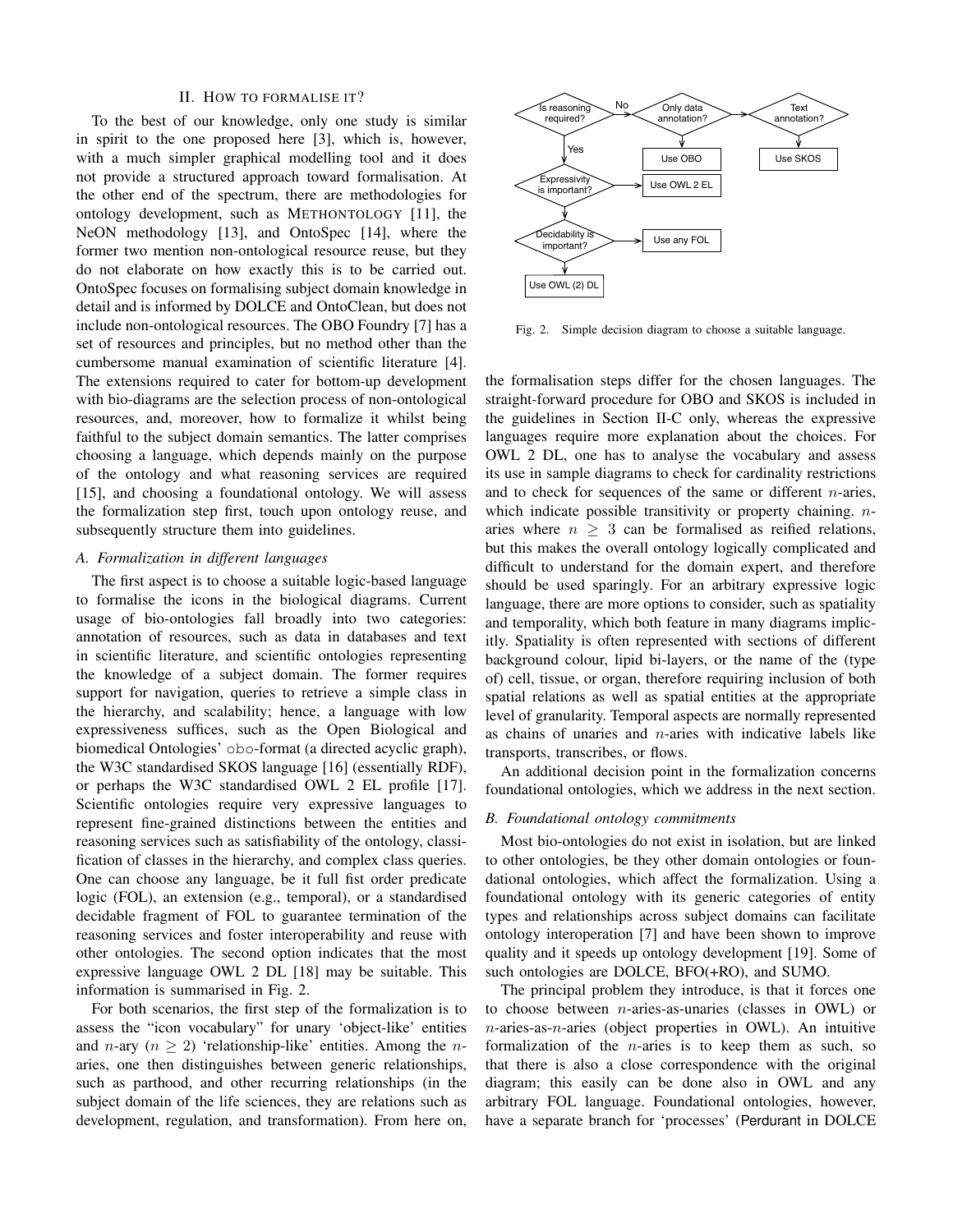[20] and Occurrent in BFO) and relate this with a *new* relation to 'objects' (Endurant in DOLCE, Continuant in BFO), such that an endurant is a *participant in* a perdurant; e.g., the person Mary is a participant in a running instance that, in turn, is part of a marathon, but not that there is a 1-to-1 formalisation of "Mary runs a marathon" where "runs" is the label for a binary relation. Thus, a biological diagram icon may be an arrow denoting regulation, which can be formalised as an OWL object property (binary relationship) regulates or regulatedBy, or as an OWL class (unary predicate) Regulation as subtype of DOLCE's Process or BFO's ProcessualEntity. The former results in a more compact representation closer to the domain expert's understanding, and therefore is likely to be more useful in praxis. The latter is more generic, and thereby likely to increase reusability of the ontology. At the time of writing, it has not been determined experimentally which option is better for domain ontologies.

## *C. Guidelines for formalizing a diagrammatic vocabulary*

The considerations and decision points described in the previous two sections can be summarised as follows.

- 1) Basic assessment of the icons in the diagram's "legend":
	- a) Divide between unaries and  $n$ -aries;
	- b) Divide  $n$ -aries by parthood, participation, dependency, and other relationships;
- 2) Use OBO? If no: go to Item 3; If yes, do:
	- a) Represent each unary as an OBO Class, and its usage in a diagram is a new child of the respective main class;
	- b) Parthood as part-of that is transitive, remainder of the binaries as user-defined OBO Relation;
- 3) SKOS? If no: go to Item 4; If yes, do:
	- a) Declare unaries to be of rdf:type skos:Concept, and their usage in the diagrams as skos:broader their respective core entities;
	- b) Binaries as skos:related and/or extend SKOS RDF Schema accordingly;
- 4) Choose a foundational ontology.
- 5) N-aries as classes? If no: go to Item 6; If yes, do:
	- a) Declare *part-of* and *participates* as binary relationships;
	- b) Declare participates' domain as Endurant (continuant) and range as Perdurant (occurrent);
	- c) Declare all other  $n$ -aries as classes, suitably positioned under Perdurant;
- 6) N-aries as relationships. Do:
	- a) Consider also sample diagrams;
	- b) An *n*-ary has relations to  $> 1$  unary? If yes: note cardinality;
	- c) Chaining of  $n$ -aries? If yes: note concatenation;
	- d) Use OWL 2 DL? If no: go to Item 6(e); If yes, do:
		- i) Declare unaries as subclasses of Endurant;
		- ii) Declare binaries as object properties;
		- iii) Add *part-of* and its relational properties;
		- iv) Add *participates* and declare its domain as Endurant and range as Perdurant;
- v) Sequences of the same binary? If yes: declare transitivity for that binary;
- vi) *n*-aries with  $n > 2$ ? If yes: if used often, drop it, if used sparingly, reify it;
- e) FOL or more. Do:
	- i) Examine at least the spatial and temporal dimension;
	- ii) Are there any "system" icons? If yes: consider granularity;
	- iii) Declare unaries as unary predicates subsumed by Endurant;
	- iv) Declare n-aries;
	- v) Declare same as in items 6(d)iii-6(d)v.

7) Ontology population by transforming the diagrams. The guidelines can be extended and enforced by a formalisation workflow (not pursued here due to space limitations).

# III. TRANSFORMATION OF THE PATHWAY STUDIO GRAPHICAL VOCABULARY

In order to demonstrate the summarised guidelines, we take Pathway Studio (PS) as an example. PS lets one "Build, expand and analyze pathways" and "Find relationships among genes, proteins, cell processes and diseases", among other things. The source data for the diagrams originate from NLP of scientific literature and manual curation. Some specific user requirements can be abstracted from the biological examples as follows: Compound  $X$  (e.g., a potential drug) binds and activates  $Y$ , which is a main switch in pathway  $Z$  that should be interrupted to cure the disease. Sample queries are:

Q1: Is Y involved in some other pathway?

- Q2: What are the characteristics of the other pathways that Y is involved in? E.g., are they spatially separated (e.g., in different tissues)?
- Q3: Is there an activation of some  $Y'$  by X that is also a signaling molecule in pathway  $Z$ ?

Q1 can be a simple class-query, but the others show that neither OBO nor SKOS is sufficient to meet all the desired inferences, hence OWL or arbitrary FOL should be chosen to formalise the Pathway Studio Vocabulary (PSV). To foster interoperability with other ontologies, OWL 2 DL is chosen. Note that this still permits simplification to an ontology for NLP that can aid text mining to find data for the diagrams.

Assuming foundational ontology use, then BFO is a strategic option, because many bio-ontologies align themselves with it. The main question is to choose to formalise PS's binaries as classes or as object properties. The limited set of arrows (Fig. 3, bottom) suggests formalising them as object properties, which also concurs with the relations of the Relation Ontology (RO) [21] integrated with the Basic Formal Ontology (BFO, http://www.ifomis.org/bfo/) and its extensions under consideration. Domain ontologies may be useful for the individual diagrams. Given the named categories (Fig. 3, top section), BioPax will be useful to consult, which covers metabolic pathways and molecular interactions. The OWLized Gene Ontology, Cell Cycle Ontology, and Protein Ontology may also be useful.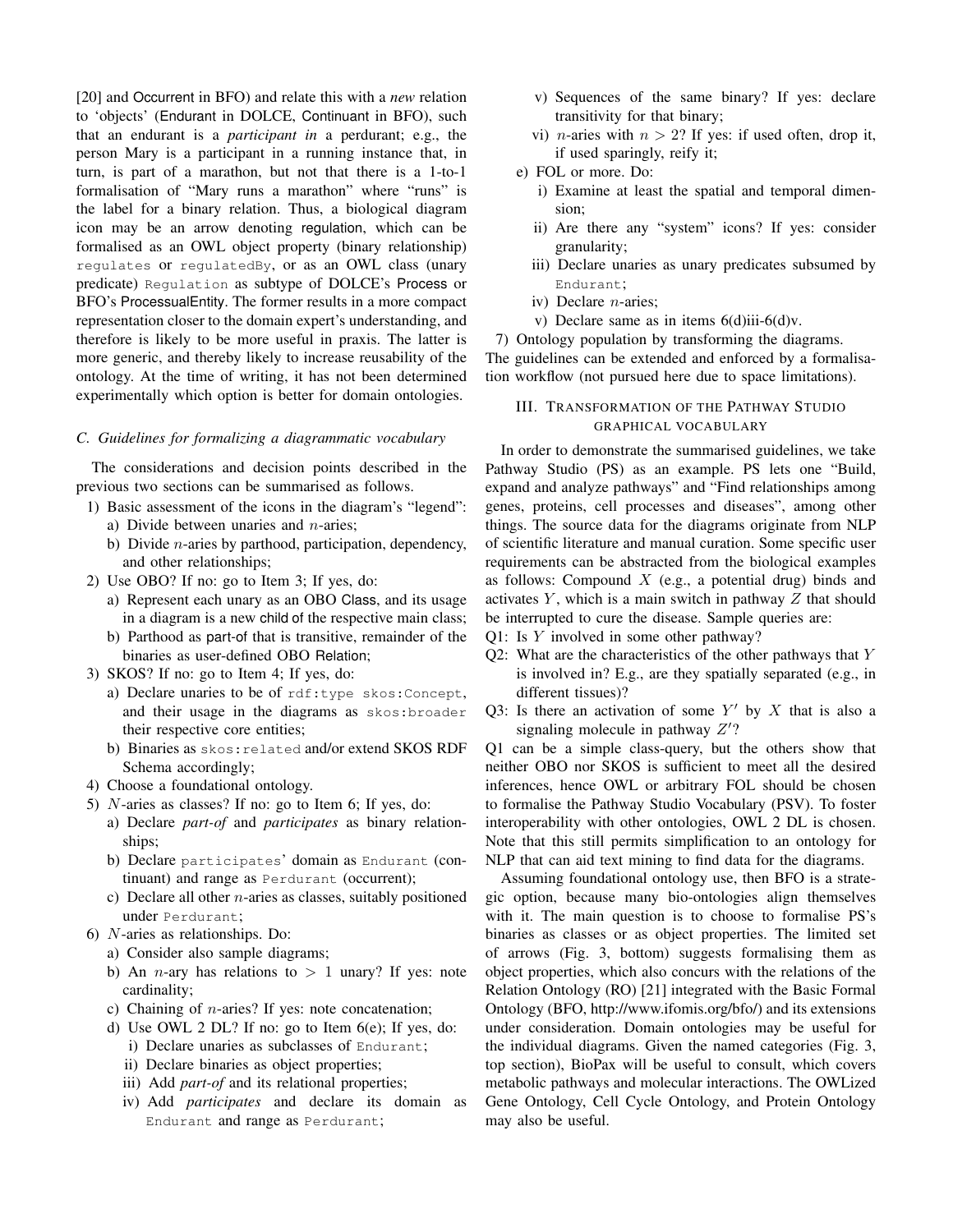

Fig. 3. Pathway Studio's icons.

## *A. Pathway Studio Vocabulary*

The following high-level informal descriptions are intended to give a non-biochemist an indication of the kind of things in the PSV. Subject domain semantics especially useful in the formalization is italicized when they first appear.

- Protein: biopolymer consisting of many linked  $\alpha$ -amino acids. Shapes denote subclasses:
	- Kinases are enzymes, i.e., proteins with a *function*/*role*;
	- Phosphatases are also enzymes;
	- Ligand is a molecule that *binds* to a receptor;
	- Transcription factor is a molecule that binds to a binding site and thereby *regulates* expression of a *nearby* gene;
	- Receptor: molecule with a role in a receptor-ligand binding; it can be a protein when [*in/on*] a membrane or a Nuclear receptor (purple oval) bound to DNA.
- Small Molecule: refers to, e.g., glucose, nitric oxide, (not 'macromolecule', such as protein, starch);
- Treatment represent a '*system*', here: a *cascade* of processes in which molecules *participate*;
- Cell Object represents a combination of a structural entity at a certain *location* in the cell, includes organelles;
- Cell Process represents a (combination of) process(es) located in the cell;
- Functional Class: molecule with a particular function;
- Complex *consists of* at least one protein and at least one other molecule that may be bound to it.
- The arrows are binary *relations*, with Mol an abbreviation of molecule, and Prot of protein modification. A "⊕" in the arrow means *positive* effect, a line negative effect of the type of *interaction* indicated by the arrow's colour.

# *B. Formalisation*

Having committed to OWL 2 DL, BFO+RO, and  $n$ -aries as relationships, we need to assess sample diagrams; a small one is depicted in Fig. 1 and many larger ones can be consulted online (URL: see footnote 1). This revealed that regulation is transitive, each pathway has at least three molecules, and nuclear receptors are bound to exactly one DNA molecule.

*1) The PS vocabulary:* Due to space limitations as well as the principle of minimum necessary commitment, only conservative axioms are described here. Given that OWL 2 DL is based on the Description Logics (DL) language  $\mathcal{SROIQ}$  [22], we use the more concise DL notation. OWL 2 DL's model-theoretic semantics can be consulted online [18] and the essentials of DLs are described in [23]; e.g., Protein  $\sqsubseteq$  Molecule can be represented equivalently in FOL as  $\forall x (Protein(x) \rightarrow Molecule(x))$  and in OWL 2 DL functional syntax as SubClassOf(Protein Molecule).

The following classes, object properties, and axioms are declared for the formalization of the PSV, where entities in italic courier are BFO or RO entities:

```
Protein \sqsubseteq Molecule, SmallMolecule \sqsubseteq Molecule,
ProteinComplex \sqsubseteq Molecule, Molecule \sqsubseteq Object,
TranscriptionFactor ⊑ ∃inheres_in.Protein,
```
Ligand  $\sqsubseteq$  ∃inheres\_in.Protein,

```
Receptor ⊑ ∃inheres_in.Protein,
```
- Enzyme **⊑** ∃inheres\_in.Protein,
- Kinase  $\Box$  Enzyme, Phosphatase  $\Box$  Enzyme,
- Kinase  $\Box$   $\neg$ Phosphatase,
- CellProcess  $\dot{=}$  *Process*  $\Box$  *∃located\_in.Cell*,
- CellObject  $\dot{=}$  Object  $\Box$   $\exists$  contained in.Cell,

 $ExtracellularProtein \doteq Protein \ \Box$ 

∃located\_in.¬Cell,

NuclearReceptor  $\dot{=}$  Receptor  $\Box$  =1 binds<sup>-</sup>.DNA,  $ProteinComplex \doteq Complex \ \Box$ 

∃has\_part.Protein n ∃has\_part.Molecule n ∀has part. (Protein ⊔ Molecule),

∃binds.TranscriptionFactorBindingSite v TranscriptionFactor,

Pathway  $\Box$  System  $\Box$  >3 has part. Molecule  $\Box$ ∀has\_part.Molecule,

Treatment  $\subseteq$  ∃has\_participant.Molecule,

 $System \sqsubseteq GenerallyDependentContinuant,$ 

binds\_promoter  $\sqsubseteq$  binds,

binds  $\sqsubseteq$  reacts\_chemically,

up\_regulates  $\Box$  regulates,

regulates\_directly  $\sqsubseteq$  regulates,

 $modifies \sqsubseteq reacts{\_}chemically,$ 

 $modifies\_protein \sqsubseteq$  modifies,

∃modifies\_protein<sup>-</sup> ⊑ Protein,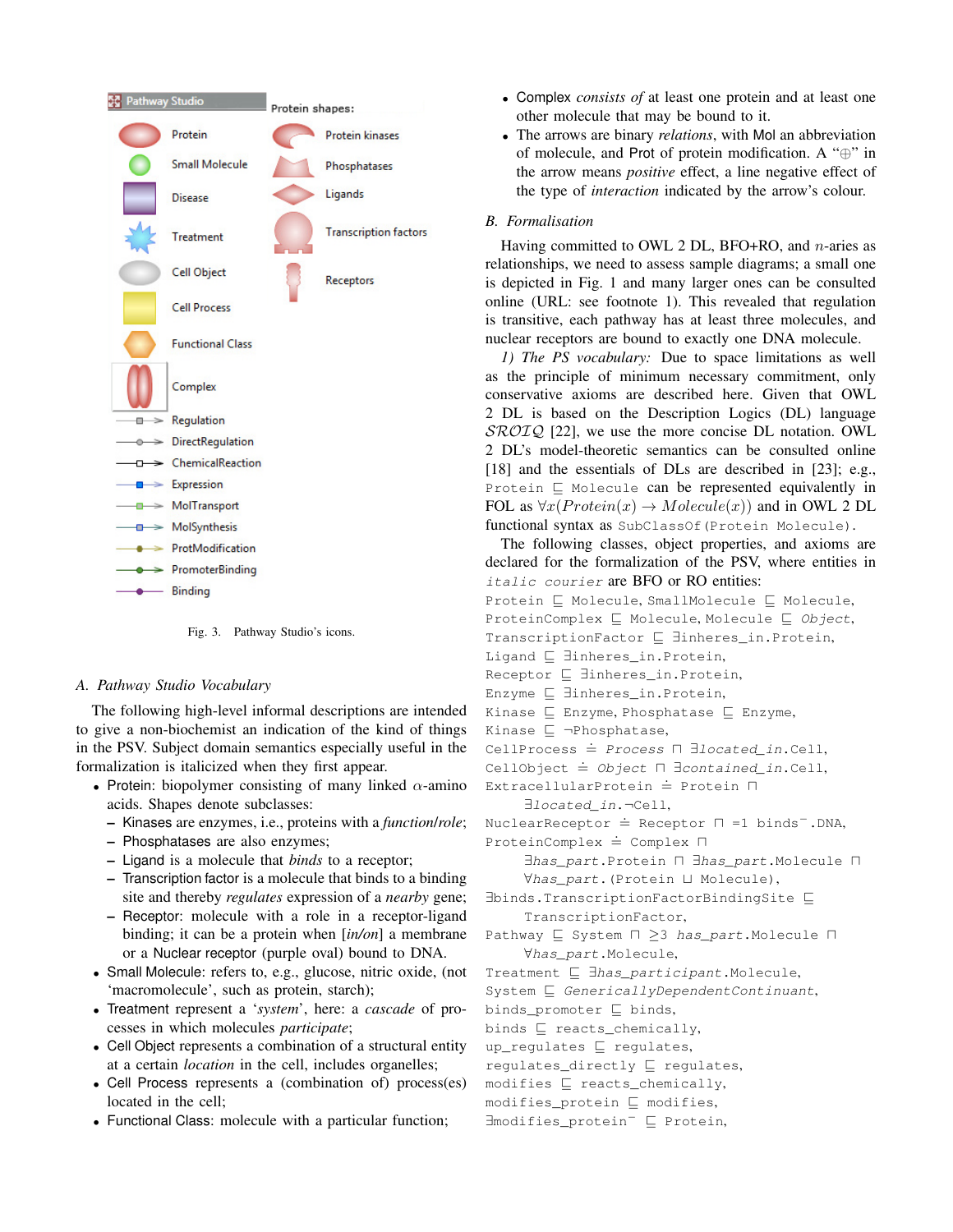synthesis  $\Box$  reacts\_chemically,  $molecular$ \_synthesis  $\sqsubseteq$  synthesis,  $molecular_transform \sqsubset transform$ ∃molecular\_transport<sup>-</sup>  $\sqsubseteq$  Molecule. The declared subclasses of Molecule are disjoint. FunctionalClass, Receptor, TranscriptionFactor, Enzyme, and Ligand are disjoint and subclasses of SpecificallyDependentContinuant.

regulates, expresses, transports, and reacts\_ chemically are sub-properties of topObjectProperty.

Practically, BFO and RO were imported into a new ontology with owl:import and the above-listed statements were added to create the combined ontology OWLPathS.owl, which is available online at http://www.meteck.org/files/ontologies/ OWLPathS.owl. Although BFO needs only ALC features, the DL language used for OWLPathS is  $\mathcal{SHIQ}$ , i.e., indeed requiring OWL 2 DL expressivity.

*2) The diagrams:* Given this core formalization of the PSV, let us consider Fig. 1 again. The label proteasome is associated with a Complex-icon, hence an assertion Proteasome  $\Box$ Complex is added to the ontology, the label RARA has a purple protein-shape, hence a nuclear receptor, so that the assertion RARA  $\Box$  NuclearReceptor can be added, and so forth for the other elements. The procedure is similar for all polygons, such that the class is added under one of the main categories described earlier. Thus, a set of rules can be devised to automate the ontology populations procedure for the classes. The procedure for the relationships is longer because (*i*) it depends on the colour, adornments, and direction of the arrow, and (*ii*) the assertion for the direction has to be added in the inverse. The reason for the latter is that while retinoic acid *expresses* RARA (see Fig. 1), this is not the case for *all* retinoic acid molecules; it holds that RARA is *expressed by some* retinoic acid, hence RARA  $\sqsubseteq$  ∃expressed\_by. RetinoicAcid is the appropriate axiom to add to the ontology. A (partial) designlevel procedure for the arrows can be as follows:

 $x \leftarrow$  getArrow() // select an arrow and obtain information  $colour \leftarrow getArrowColor(x)$  $y \leftarrow$  getArrowBase $(x)$  $z \leftarrow$  getArrowHead(x) select case  $colour = blue$ : add  $z \sqsubseteq \exists$ expressed\_by.y to the ontology  $colour = grey$ :  $shape \leftarrow getArrowShapeMiddle(x)$ if  $shape = square$  then add  $z \sqsubseteq \exists$ regulated\_by.y to the ontology else // i.e., it is a cricle add  $z \sqsubseteq \exists$ regulated\_directly\_by.y to the ontology end if  $colour = purple:$   $//$  and so forth for the other arrow colours end select case

Optionally, the procedures can be extended by incorporating the BFO+RO-based BioTop [24], BioPax etc. and to include a search step "check if  $\gamma$  (resp. z) is already in the ontology".

# IV. DISCUSSION

As demonstrated with the PS transformation, one clearly can obtain a lot of information from the diagrams once the icon vocabulary is formalized and related to categories of a foundational ontology. One may question nevertheless why specifically the guidelines proposed in Section II-C are any good. First, it has to be noted that there are no extant AI techniques that can handle the bio-diagrams in a structured fashion. Second, it provides a methodological approach toward formalising informal 'legacy' resources to standardised knowledge representation languages that is sufficiently generic to work with any graphical language of bio-diagrams, yet not too generic to render it of little use for biological resources (as is the case of database reverse engineering and mining conceptual data models). Moreover, it incorporates foundational ontology use to also handle subject domain semantics as opposed to a mere formalization into an arbitrary logical theory. Consequences of this aspect are the inclusion of the hitherto neglected representation decision to represent n-aries as classes vs  $n$ -aries as relationships and the reuse of classes and relationships that are also used in other bio-ontologies so as to foster interoperability upfront. Last, it acknowledges that different migration paths may be viable. The guidelines do not help with the transformation of implicit information, which requires subject domain knowledge, such as knowing that a kinase is an enzyme, which is a hurdle that other bottom-up approaches face as well (NLP for science uses bio-adjusted heuristics [10], e.g., the suffix "-ase" denotes the name of an enzyme). Hence, knowledge in both computation and the subject domain is necessary for devising effective automated bottom-up ontology development procedures leveraging legacy resources (which might be the prohibitive step why there are few tools to this end in the life sciences [25]).

Considering possible extensions to the guidelines, then being able to handle time and location in the formalization will be useful, which is challenging because they are deeply embedded in the diagrams. Time is implicit with the very notion of pathway—i.e., some specific sequence of interactions that is approximated with the arrows. Efforts to try to capture this with "precedes" and "immediately precedes" relations, as proposed informally by BFO+RO (http://www.obofoundry.org/ ro/, announcement still active on 22-3-'11), bears no formal semantics, hence cannot be used in automated reasoning: neither OBO nor OWL is expressive enough to assert that "a immediately precedes b" means that we have not only  $(a, t)$  and  $(b, t')$  but also  $\neg \exists t'' \cdot t < t'' < t'$ . Moreover, all Allen temporal relations can be useful. Unlike BFO, the Time Ontology [26] provides those basics, which suffices if one only wants to annotate resources with a time component. Few temporal DLs exist and no usable technological solution for temporal ontologies exist yet that lets one use it with automated reasoning. Regarding location, compartmentalization is represented generally with lines, different shaded areas, or both; e.g., Fig. 1's two thick lines that represent membranes to